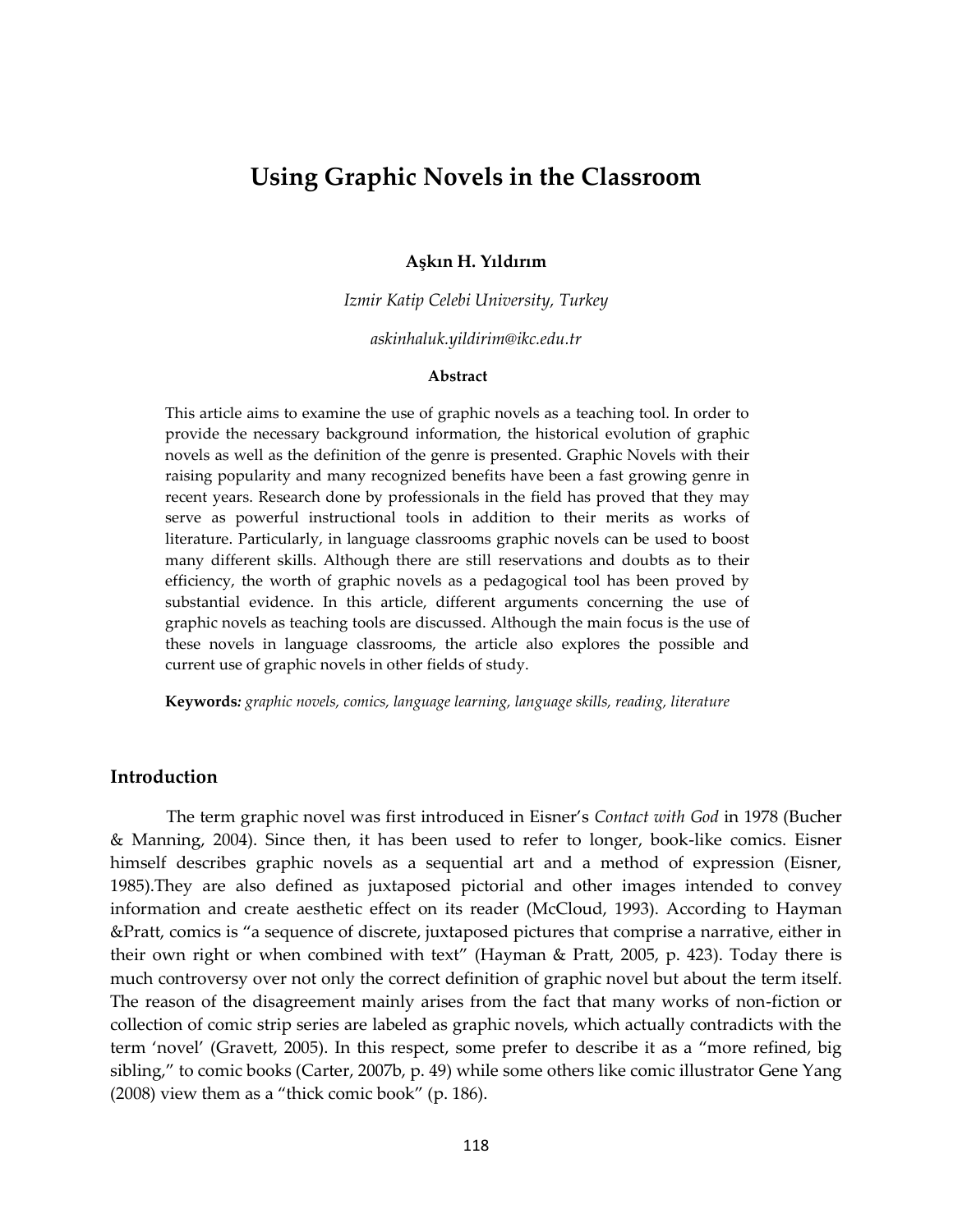Even though in most cases the term comics and graphic novel are used interchangeably, comics can be regarded as an umbrella term covering the comic strip and the comic book as well as the graphic novel. A comic strip is the simplest form of comics with a short and straightforward narrative embedded in horizontal blocks of three to five panels. On the other hand, a comic book is lengthy compared to the comic strip. Ranging from twenty to forty pages in magazine form, a comic book tells either a whole story or appears in serial form with a continuity plot. What mainly distinguishes graphic novels from comic strip and comic book is their extended size, which enables them to compete with pure prose. Graphic novels deal with a wide range of genres including fiction, non-fiction, adventure, horror, fantasy, science fiction, history and mystery.

Regardless of their definition, graphic novels or comics with their potential and diversity as Aaron states "earned the right to be considered art on their own merits" [\(Aaron, 2007, p. 376\)](#page-11-0). In recent years, the visual image has begun to play a very dominant role in communication, education and entertainment through the increasing popularity of television, films and the internet (Gillenwater, 2009). Graphic novels adapted into films and television series add to the appeal of graphic novels. Some noted movies based on graphic novels include *Spider-Man*, *Iron Man* and *Batman* (Behler, 2006). Such television series as *Smallville*, *The Walking Dead* and *The Human Target* are also adaptations of famous graphic novels.

The use of graphic novels in language classrooms has a short history, and therefore its literature is rather limited. Although there are not many comprehensive studies assessing their impact as teaching tools, the feedback from educators and scholars as to the use of graphic novels in language classrooms is a clear indication of their worth as a pedagogical tool. Many experts in the field suggest that they can be used in classrooms with many different purposes. As they have the potential to facilitate comprehension by combining images with text, they are proved to be helpful particularly for visual learners (Hassett & Schieble, 2007). Graphic novels can be a source of motivation and stimulation for learners with reading difficulties and with those who are reluctant to be involved in reading activities (Schwarz, 2002a). Thanks to their diverse nature ranging from cultural and social issues to historical and political ones, either fictional or non-fictional, graphic novels provide a rich pool of alternatives for the teacher and promise to absorb the interest of more learners (Ruggieri, 2002). As it is a fairly new field of study in educational settings and needs to be better understood both by educators and scholars interested in their use as teaching tools, this article will mainly focus on the benefits and risks of using graphic novels in the classroom in general with implications of its use as a language teaching tool in particular. To provide a more precise perspective for the prospective readers the definition of graphic novels as a genre will also be presented along with its historical evolution.

# **Historical Overview**

## **Graphic Novels in America**

Graphics have been an important medium of narration since antiquity. Means of graphic storytelling such as cave paintings and hieroglyphics have been used for centuries to communicate thoughts and ideas. Before the outset of Industrial Revolution, reading was an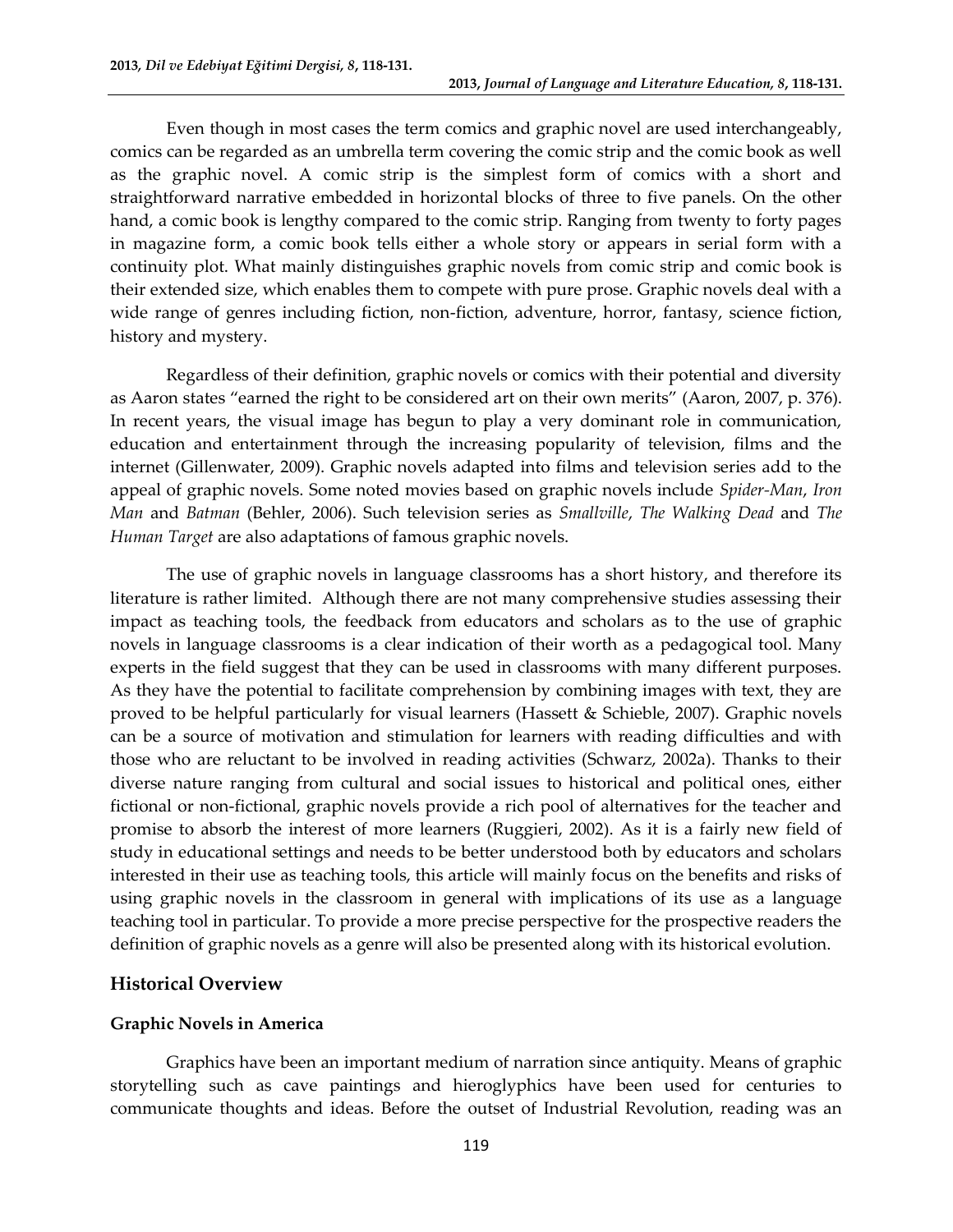$\overline{a}$ 

exclusive practice of the privileged and wealthy. As for the humble working class, instead of written material, drawings, cartoons and visual representation of events and announcements were generally used as a simple way of conveying meaning or giving a message. However, with the technological breakthroughs of industrial age, one of the most important of which is the appearance of industrial printing press, many humor publications began to emerge often in the form of daily or weekly periodicals. These periodicals usually dealt with the social and political problems of the period. One of the first and finest examples of this new wave was *Poor Richard's Almanac* printed by Benjamin Franklin in 1732 in the form of satirical cartoons dealing with the causes of American Revolution. *The Adventures of Obadiah Oldbuck*, published in 1842 by Rodolphe Toffler, is regarded as the first noteworthy graphic novel in the United States. It was followed by *The Yellow Kid* by Richard Outcault, published in 1897 and became the first graphic novel to achieve commercial success.

In the early twentieth century, roughly from 1915s to mid-1930s, the collection of daily comic strips into softcover album form appeared as a successful way of promoting sales. After the First World War Pulp Magazine Novels featuring adventure stories based on war, westerns and science fiction started to become popular. In 1933, the first comic book, *New Funnies* was printed. In the same year, the first original comic book, *Detective Dan*, was published by a company entitled Humor Publications. In 1938, the publication of *Action Comics* and its star Superman marked the beginning of the comic's books golden age in America (Carter, 2007a). 1940s withnessed the rise of comics, which sold millions of copies and became popular among not only children and teenagers but also adults. These books featured characters with supernatural powers and mainly followed an adventure or action storyline. During this period, *Archie Comics* was created, featuring the fictional [teenagers](http://en.wikipedia.org/wiki/Adolescence) [Archie Andrews,](http://en.wikipedia.org/wiki/Archie_Andrews_(comics)) [Betty Cooper,](http://en.wikipedia.org/wiki/Betty_Cooper) [Veronica Lodge,](http://en.wikipedia.org/wiki/Veronica_Lodge) [Reggie Mantle](http://en.wikipedia.org/wiki/Reggie_Mantle) and [Jughead Jones.](http://en.wikipedia.org/wiki/Jughead_Jones) The Archie series generally dealt with adolescent issues (Gorman, 2003).

In the mid-1950s, the growing attraction that television created along with the concerns as to the content of comics aimed at children brought about a decline in comic book industry (Monnin, 2010, p. xvii). This was triggered by the publication of Seduction of the Innocent (1954) by Fredric Wertham. According the Wertham (1954) comics gave rise to sex, crime, homosexuality and juvenile delinquency (Haugen, 2005). In the same wave of criticism, some also claimed that comics led to reading disabilities among children (Carter, 2007a).

During 1960s publishers tried to prevent a further decline by featuring characters from television and westerns. However, the foundation of Comics Code Authority along with the ongoing governmental pressure on the comics industry seriously hampered the growth of comics. As it is the case for most of the attempts to put a ban on something, not only did many publishers refuse to use the seal of Comics Code but also more comics with inappropriate content began to appear on the market. Towards mid-1960s underground comix<sup>1</sup> emerged as a

 $1$  Underground comix appeared as a reaction to the restrictions imposed by the Comics Code Authority in 1970s. Unlike mainstream comics they included forbidden content such as violence, sexuality and drug addiction.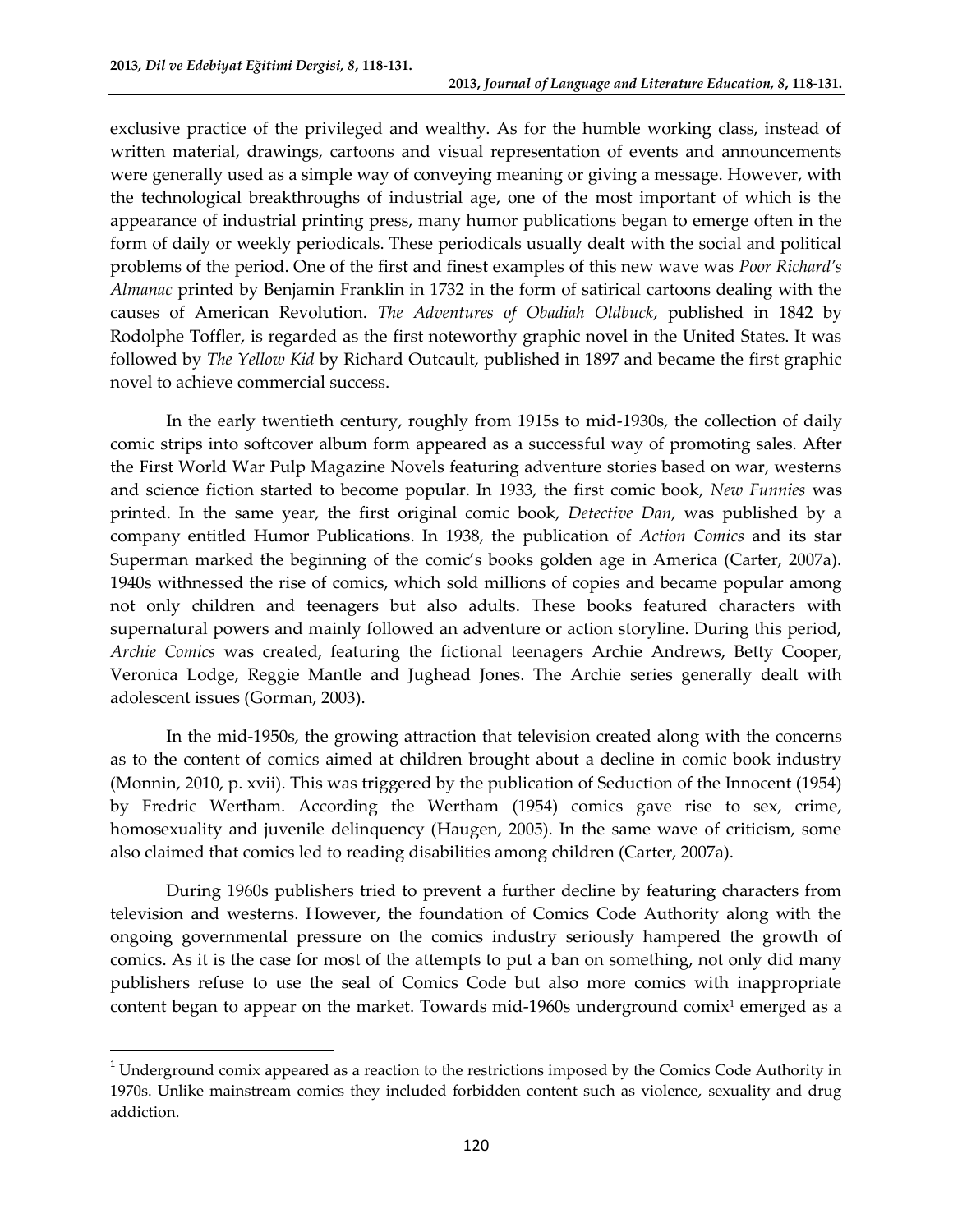reaction to censorship and restrictions. They generally dealt with sex, race and drugs along with the social and political issues of the time such as civil rights movement and Vietnam War.

Throughout the late 1970s and 1980s the formation of the direct market for comics with the advent of shopping malls and mass merchandisers brought about regeneration in the comics industry. Underground comix along with the new face of distribution paved the way for today's graphic novel. The first creator owned and published graphic novel was *A Conract with God* (1978) by Will Eisner's, who made the term graphic novel widely popular (O'English, Matthews, and Lindsay, 2006). It was also during this period that graphic novels started to be used in the classrooms as an education tool. The success of Eisner's short story collection was important in that it proved that graphic novels have the potential for serious literature.

The second half of 1980s witnessed the rise and recognition of graphic novels by a wider audience. In 1986, the publication of Art Spiegelman's Pulitzer Prize – winning novel, *Maus*, Alan Moore's *Watchmen* and Frank Miller's *The Dark Night Returns* brought about both critical acclaim and commercial success for not only its creators but the genre itself.

At the beginning of the 21st century, graphic novels experienced another major breakthrough particularly by the literary achievements of Chris Ware's *Jimmy Corrigan* (2000) and Marjane Satrapi's *Persepolis* (2003). On the other hand, American movie industry contributed to the growth of the genre by producing movies based on comics such as *Spiderman* and *X-Men*. As a result, comics or graphic novels have come to be appreciated and read by people in all age groups.

## **Graphic Novels in the World**

Parallel to the growth of the industry in America, comics have been popular in different countries of the world since the early 20th century. For example album style graphic novels were popular in Europe throughout 1930s. In 1930, the first graphic album *Tintin in the Land of Soviets* created by a Belgian cartoonist called Georges Remi, writing under the pen name of [Hergé](http://en.wikipedia.org/wiki/Herg%C3%A9), achieved a remarkable success. By 2007 it had been published in over 70 languages and sold more than 200 million copies. There are other successful and well-known graphic novel series created by Belgian artists such as *Asterix the Gaul*, the first volume of the [Asterix](http://en.wikipedia.org/wiki/Asterix) [comic strip](http://en.wikipedia.org/wiki/List_of_Asterix_volumes)  [series,](http://en.wikipedia.org/wiki/List_of_Asterix_volumes) by [René Goscinny](http://en.wikipedia.org/wiki/Ren%C3%A9_Goscinny) and [Albert Uderzo,](http://en.wikipedia.org/wiki/Albert_Uderzo) and *The Smurfs* by Pierre Culliford, known as Peyo. In Britain, the genre of graphic novels was led by Raymond Briggs, who became popular with his graphical novels *When the Wind Blows* (1982) which is about a nuclear attack on England, and *Ethel and Ernest* (1998) that depicts working class life in London during the period between 1930 and 1970.

Comics are popular all over the world. The Korean name their comics as Manhwa (mahn-hwah) and the comics in China are called manhua. They all have a tradition but among the many examples Manga stands out. In Japan during the late 1900s, it has emerged as a major type of graphic novel dealing with multiple genres. Manga, which has gradually come to mean Japanese comics as a whole, is read more than any other piece of literature in Japan (Allen & Ingulsrud, 2003). Some genres of Manga include shojo for girls, shonen for boys and kodomo for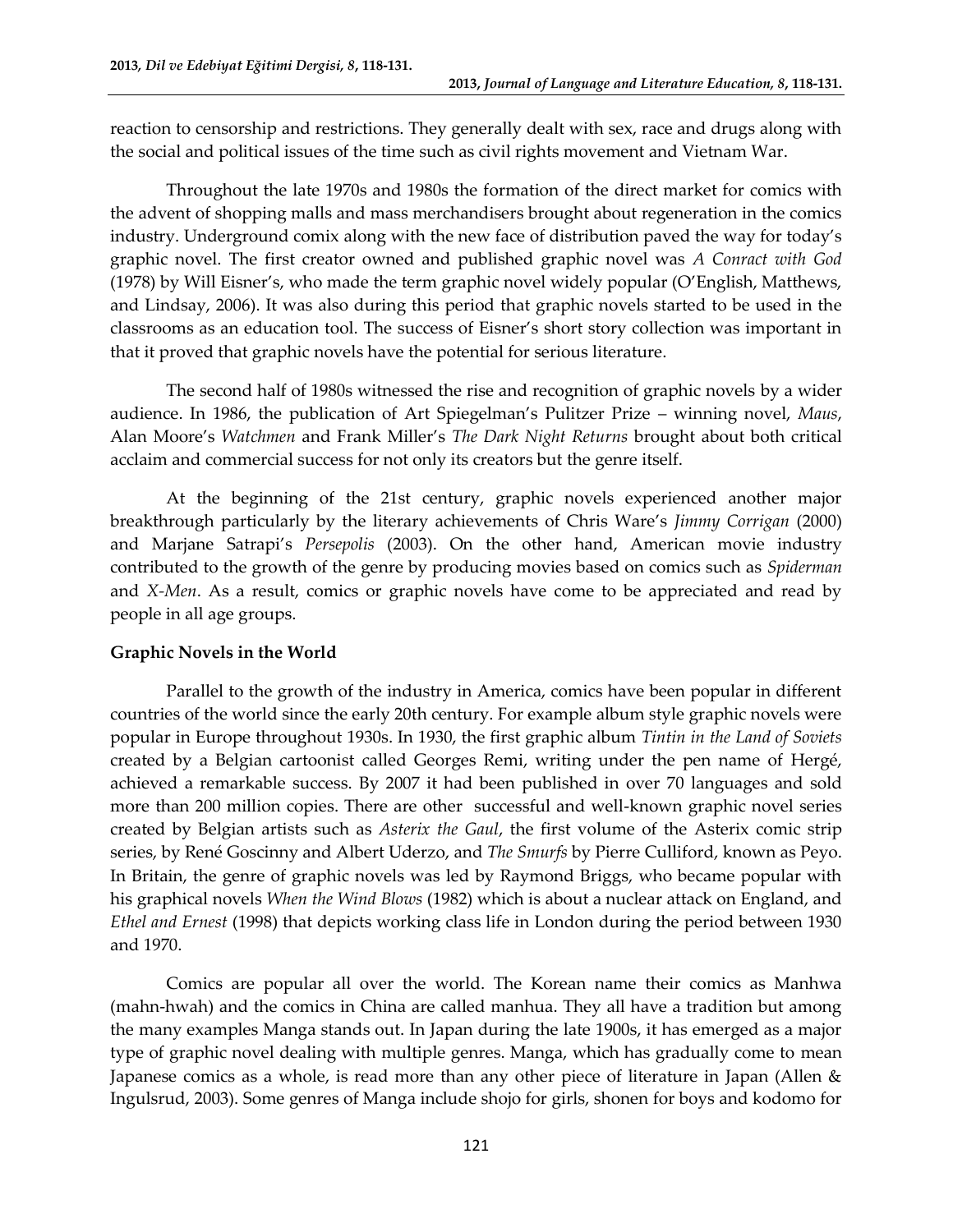children. When they first appeared they were in the form of individual issues, which in time changed form and began to be published as album type comic books following the trends particularly in America. The emergence of Manga as a major graphic novel genre in America only dates back to late 1990s. One of the most interesting features of Manga that strictly distinguishes it from regular graphic novels is the fact that works of Manga are read from right to the left and back to the front. They are usually short and the Japanese reading Manga usually do not keep them but throw them away like magazines and newspapers (Schodt, 1996). On the other hand, like many graphic novels they are composed of images telling a story with a clear beginning and ending with minimal text in panel format (Schodt, 1996). Today, Manga has one of the biggest shares of graphic novel trade in America. There are even Manga classics, like Sonia Leong's *Romeo and Juliet*, part of a Manga Shakespeare series that illustrates the original text in Manga format (2007).

## **Graphic Novels Today**

The increasing popularity of graphic novels has transformed it into a powerful medium of expression. Once regarded as only a means of amusement lacking literary insight and merit, graphic novels have evolved into a respected and well-regarded genre of literature which deserves a permanent place in the literary world. Today readers from all ages are attracted by the lure of graphic novels. Not only young but also adult readers have a significant role in the growth of comics industry. There are entire sections devoted to graphic novels in the chain bookstores and libraries worldwide. Many distinguished newspapers and popular internet sites such as New York Times, Amazon.com and School Library Journal popularize graphic novels by issuing reviews, comments, reader feedbacks and discussions about them. New York Times has been publishing reviews of graphic novels regularly for a long time now (Yang, 2008). Today graphic novel publishers are expanding at a much bigger rate compared to traditional publishers (Gorman, 2003).Graphic novels have become one of the major actors in the world of literature. The most common topics include superheroes, science fiction and fantasy, but there are also a good deal of graphic novels written on subjects like politics, history as well as more specific issues such as family matters, love affairs, disabilities and abuse (Gorman, 2002).

Today, graphic versions of many major literary works are available in both libraries and bookstores. One can find the graphic versions Shakespeare's *Macbeth* and *Romeo and Juliet*, Eisner's (2001) *Moby Dick*, Kuper's graphic versions of Franz Kafka's *The Metamorphosis* (2003) and Upton Sinclair's *The Jungle* (2005) as well as historical texts dealing with the American Revolution and the invention of electricity (Bickers, 2007). Graphic novels are also considered and appreciated as a form of visual art in view of their visual media content (Haugen, 2005). Today, of all the genres popular in America, graphic novels are experiencing the most remarkable growth (Gravett, 2005). Weiner (2002) notes that despite the fact that historically comics made their breakthrough in the mid-1980s with the publication of *Maus* (1986), Art Spiegelman's Pulitzer- winner Holocaust narrative, the real explosion of interest towards the genre of graphic novels in United States has come about with the new millennium. On the other hand, Grossman (2003), in *Time Magazine*, praises graphic novels saying that "some of the most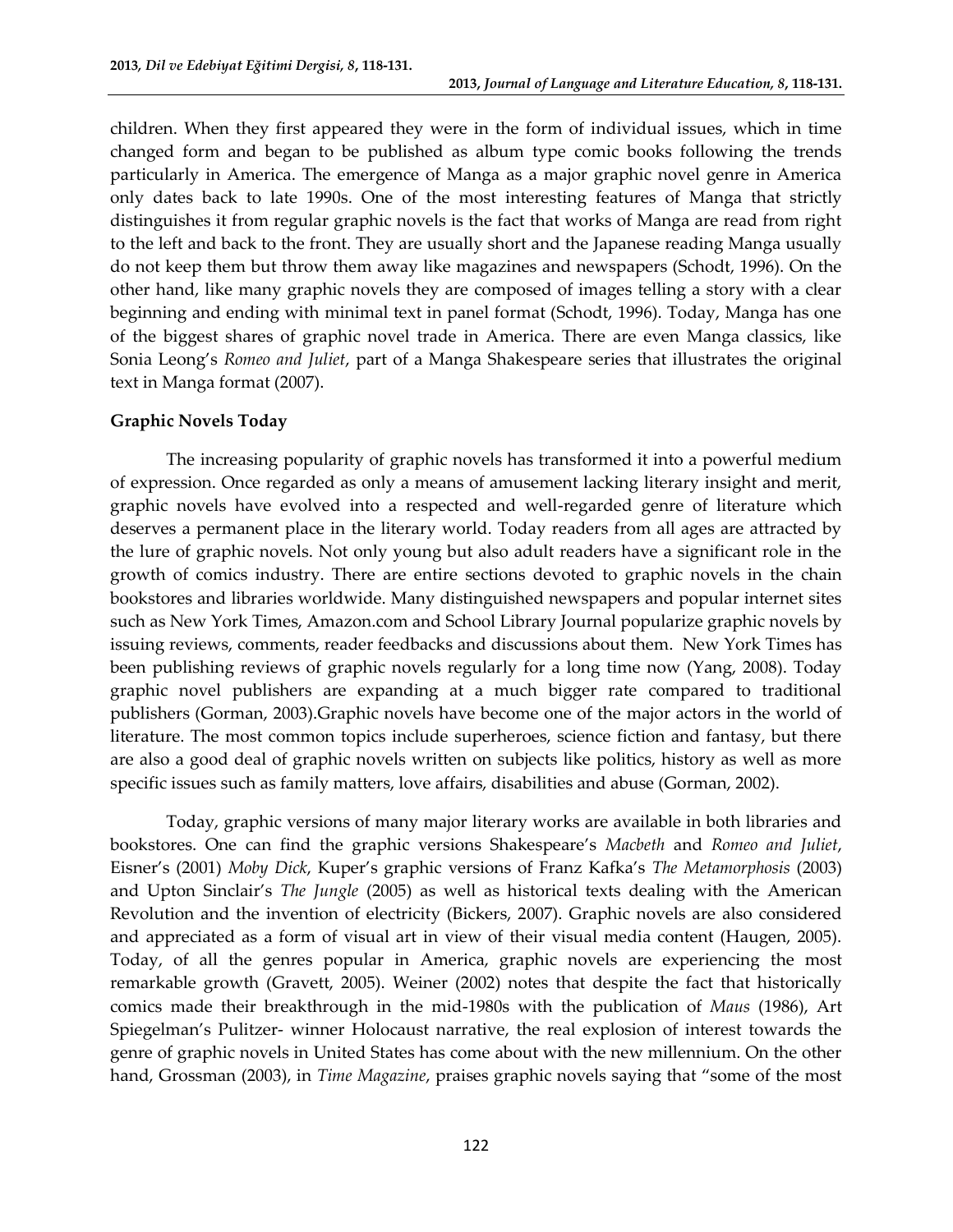interesting, daring, and most heartbreaking art being created right now, of both the visual and verbal varieties, is being published in graphic novels."

As their potential to cater for different learning styles is discovered, graphic novels is taking their place in classrooms as teaching tools. Research on their effective use in education is also gaining momentum. In most parts of the world they take their place in early reading experience of particularly the young learners. The results of an informal survey indicate that 75% percent of sixth grade students in America have read and enjoyed a graphic novel (Carter, 2007a). Similar to the popularity of comics in America in 1940s, graphic novels are enjoying a Golden Age in education today (Carter, 2007b, p. 1).

Today, educational settings are more challenging than ever before and need to be supported by every appropriate material available. Graphic novels in this sense have the potential to play a role on different levels. Carter (2007a) draws attention to the fact that non-text visual media is a far more convenient way of learning for today's generation. On account of their common features with graphic novels visual media devices like computers, video games and the internet have created a generation of students that are capable of learning through visual material much easier than the traditional texts (Beers et al., 2007).

The typical classroom reading material is no longer sufficient to meet the needs of current generation. Research shows that we need more innovative and creative practices that will facilitate learning and enable us to make teaching more efficient. Particularly in language classrooms where reading comprehension might become a major obstacle in the progress of our students, graphic novels are used not only as a teaching tool but also as a means of motivation. Through traditional texts the difficulty of learning a new language often becomes an even more painstaking burden for the students who have to associate concepts with the printed words. This is the main reason of rising popularity of graphical novels particularly for young learners in language classrooms.

# **The Case against Using Graphic Novels in the Classroom**

The reception that graphic novels receive in educational circles is not always so bright. Graphic media has long been met with severe criticism and denial as a legitimate form of literature. That's why only in 1990s did universities and colleges begin offering courses and programs in "sequential art" (Sturm, 2002). Comics still meet with harsh criticism, the roots of which date back to the anti-comics campaign of the 1950s in the United States. During this period, comic books were burned and such popular characters of the genre as Batman and Robin were accused of the spread of homosexuality, Wonder Woman of being a bad example for girls and Superman with his supernatural power of promoting an unnatural sense of reality. All of these with many others were condemned as being a source of corruption for American youth. These attitudes formed a legacy that still harms the medium of graphic novels and comics today.

There are still many teachers and scholars who argue that graphic novels can only be regarded as a free time activity that must be kept out of the classroom. One of the most criticized aspects of graphic novels is that they involve substandard literature. Some educators believe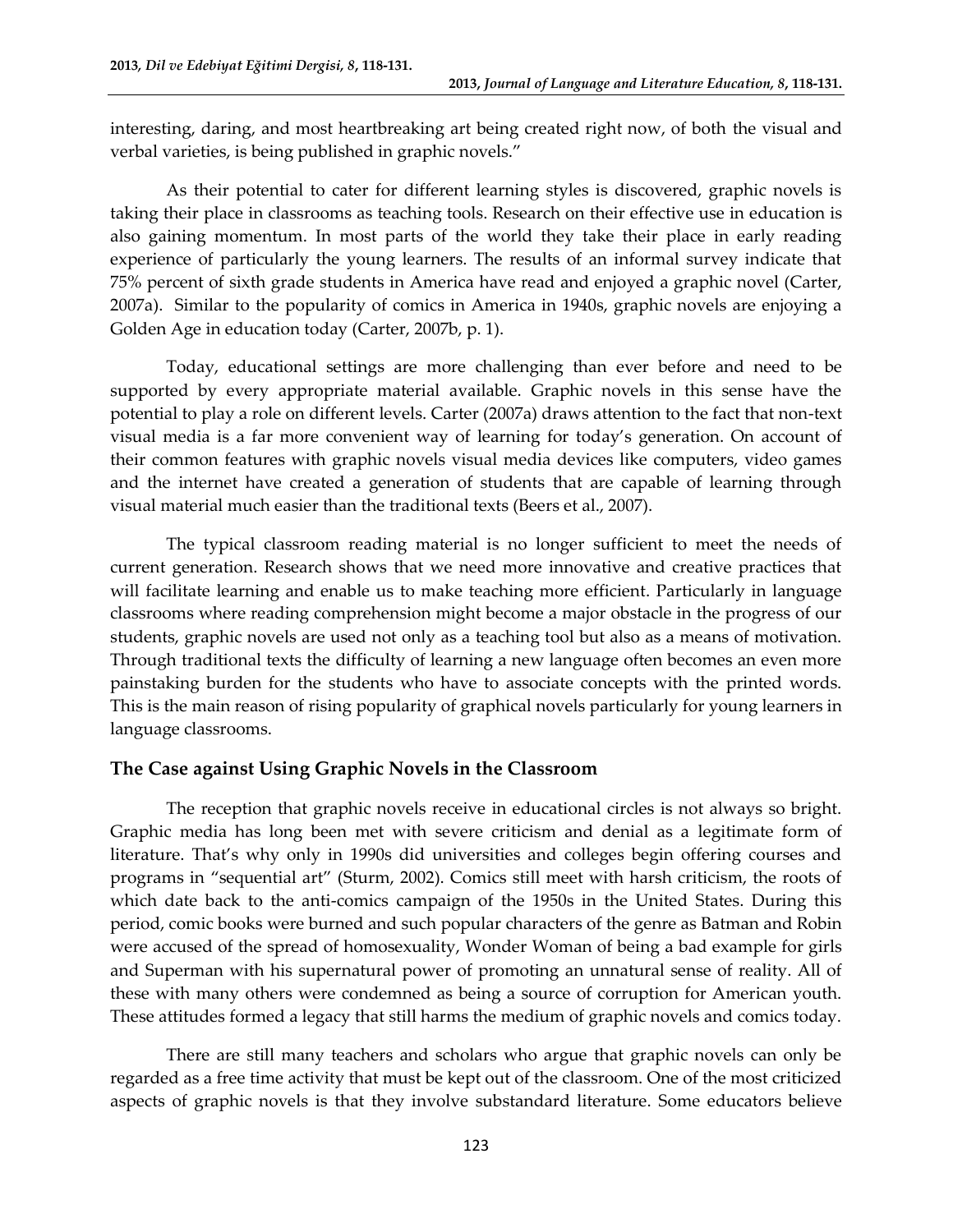that using these non-traditional texts accompanied by images as a teaching tool is no more than a waste of time and energy. The view that refuses to classify graphic novels as real books is a source of concern for both their writers and supporters who firmly believe that with their literary merits, depth and cultural importance graphic novels are no more or less real than any other reading material (Gravett, 2005). Another common point of criticism targets the content of graphic novels. They are accused of depicting and illustrating explicit scenes of violence and sex. In fact, many people associate the word graphic with pornography and view it as a source of danger for young learners. It is a fact that there are sexually explicit graphic novels, but their sexual content does not exceed those in many traditional texts (Rudiger & Schliesman, 2007). As it is the case for traditional word-only reading materials, teachers and educators should check the graphic novels which may potentially have adult content and if necessary ask for parental permission before taking the decision to use them in the classroom (Schwarz, 2002b). According to Gorman (2002) censorship of graphic novels is no more critical than other books in a public library that contain such adult topics as murder, violence and sex.

The use of graphic novels as a teaching tool are also claimed to bring about practical difficulties in the classroom. Some believe that they perform poorly as read-aloud books, which seems to restrict group reading activities. Individual reading pace is also seen as a factor affecting the use of graphic novels unfavorably (Hughes et al., 2011). Gender differences in dealing with graphic novels appear as another source of concern for teachers. According to a research conducted by Moeller (2011) graphic novels are more attractive for boys than girls. While girls tend to focus on character relationships, boys are more interested in action and adventure. These differing tendencies could make it for the teacher more difficult to attract the student's attention to a common point that needs to be taught to all students in the classroom. Furthermore, in his research, Moeller found out that students who were enthusiastic about the idea of reading a graphic novel at the initial stage usually did not believe that their performance with graphic novels will not get the praise as it is for traditional novels.

Probably the biggest challenge that graphic novels provide for teachers and educators is their integration into the curriculum. First, teachers themselves must be informed about the pros and cons of using a graphic novel in a specific educational setting. They need to have the necessary background knowledge that will enable them to assess the risks and help them to successfully integrate graphic novels into multiple aspects of their programming (Schwarz, 2006). As for the language classroom, the risks are even more threatening since in case of failure the students' progress in the target language will be seriously hampered. The reluctance of teachers to use graphic novels as teaching tools general arises from teachers' ignorance about the potential benefits of these materials, lack of teacher testimonials or lack of policy regarding the use of graphic novels as a pedagogical tool (Carter, 2008). All these factors should be taken into account and be eliminated by the teacher in order to make efficient use of graphic novels. Today most of the beliefs that cause many educators and teachers to dismiss graphic novels seem to be groundless misconceptions as the new generation has already been caught by the appeal of visual media through television, films, computers and the internet. Today, the learning styles are increasingly shaped by technology that deeply penetrated in our lives. The question is how this inevitable tendency can be transformed into a powerful teaching tool that will help learners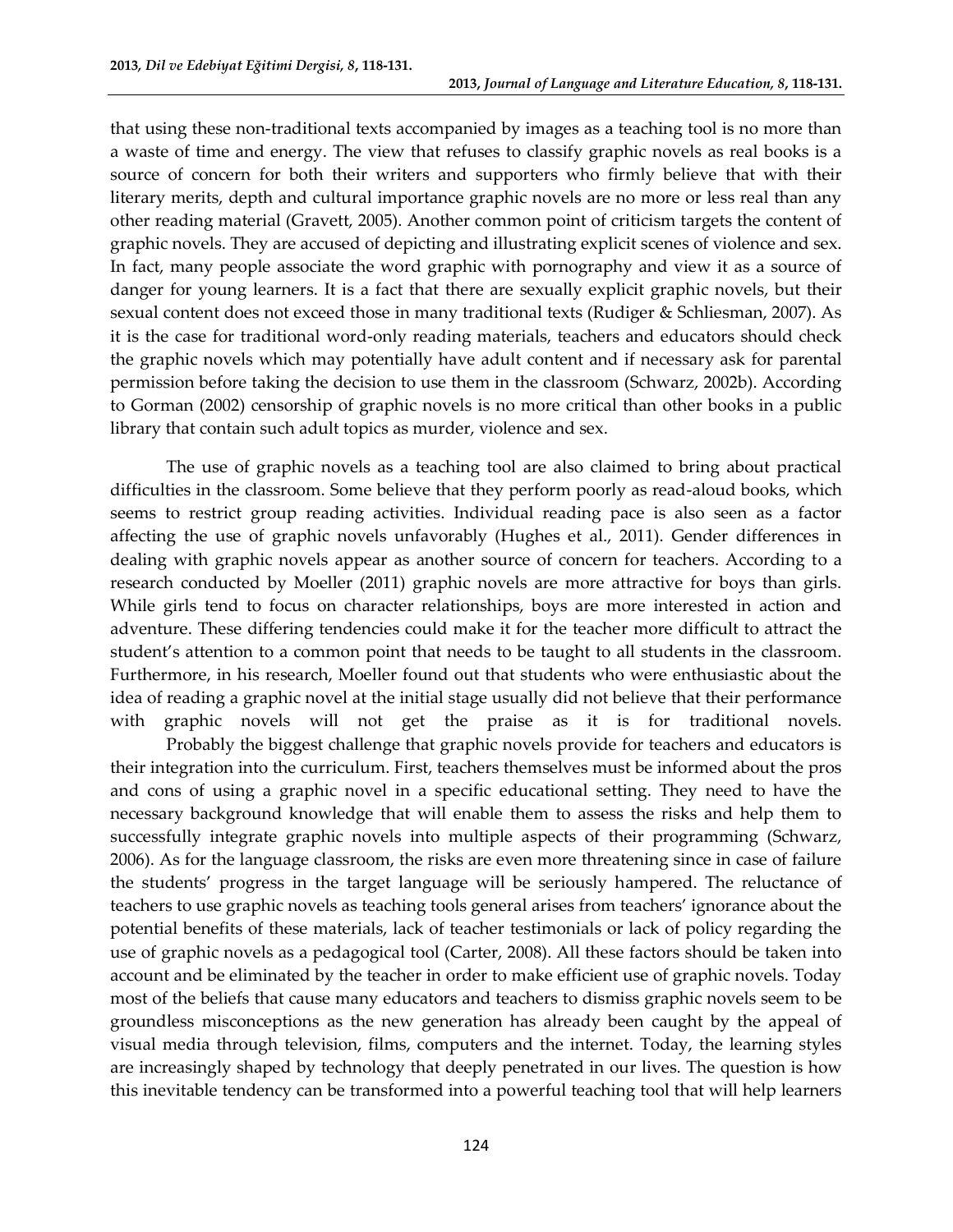from all age groups progress both in their mastery of a foreign language and for other educational purposes alike.

# **The Case for Using Graphic Novels in the Classroom**

Despite some skeptical views and reservations towards the use of graphic novels in the classroom, they are proved to be effective as teaching tools through studies conducted by both educators and scholars. For example, today, it has often been suggested that students need to be taught through more real and meaningful language materials that will help them to break the chains of mechanical learning and act more efficiently in real-life settings. It is also supported by research that the effective use of graphic novels can boost the students' creativity and imagination. Using sequential art in the classroom with its motivating and appealing features can provide a path to the development of critical skills in language learning. By analyzing how graphic novels work as both a source for reading and analytical skills Brodsky (2009) states that "The beauty of graphic novels in the high-school classroom is that they truly offer a multilevel reading experience for all readers. Students not only have to read the words for the plot but the images for the plot, too. By having students read on the two levels of text and image, they are not only improving their basic reading ability, but also their analytical skills—by evaluating how the images work with the text". Students are surrounded with texts accompanied by images in every inch of their lives. Today, they are keen users of smart phones, ipads, computers and the internet, all of which have a role in reshaping the learning habits of our age. In this respect Burmark's projection at the beginning of this century seems to have already been a part of our lives. "The primary literacy of the 21st century will be visual: pictures, graphics, images of every kind... it's no longer enough to be able to read and write. Our students must learn to process both words and pictures. They must be able to move gracefully and fluently between text and images, between literal and figurative worlds" (Burmark , 2002 quoted in Biebrich, p. 27). As Monnin (2010) refers to the tendencies of new generation by saying that our visual world is the product of what many literacy educators consider a revolution in communication, second only to that ignited by the invention of the printing press in the fifteenth century (p.118).

One of the most challenging aspects of teaching young learners is to find reading materials that appeal both to their level of proficiency and their interests. Complex text-alone reading materials often cause frustration and reluctance among the students who are already biased against reading activities. In this respect, graphic novels can function as a mediating tool without disrupting their language acquisition progress. Krashen (1993) notes that "perhaps the most powerful way of encouraging children to read is by exposing them to light reading, a kind of reading that schools pretend does not exist and a kind of reading that many children, for economic or ideological reasons, are deprived of. I suspect that light reading is the way that nearly all of us learned to read" [\(pp. 47-](#page-12-1) 48).

With their potential to offer a rich variety of genres graphic novels, like traditional ones, also play a major role in student's life-long reading (Crawford, 2004). The diversity of reading materials will create the chance for poor readers to develop the required skills to become rich and capable readers (McQuillan, 1998). Graphic novels by facilitating reading comprehension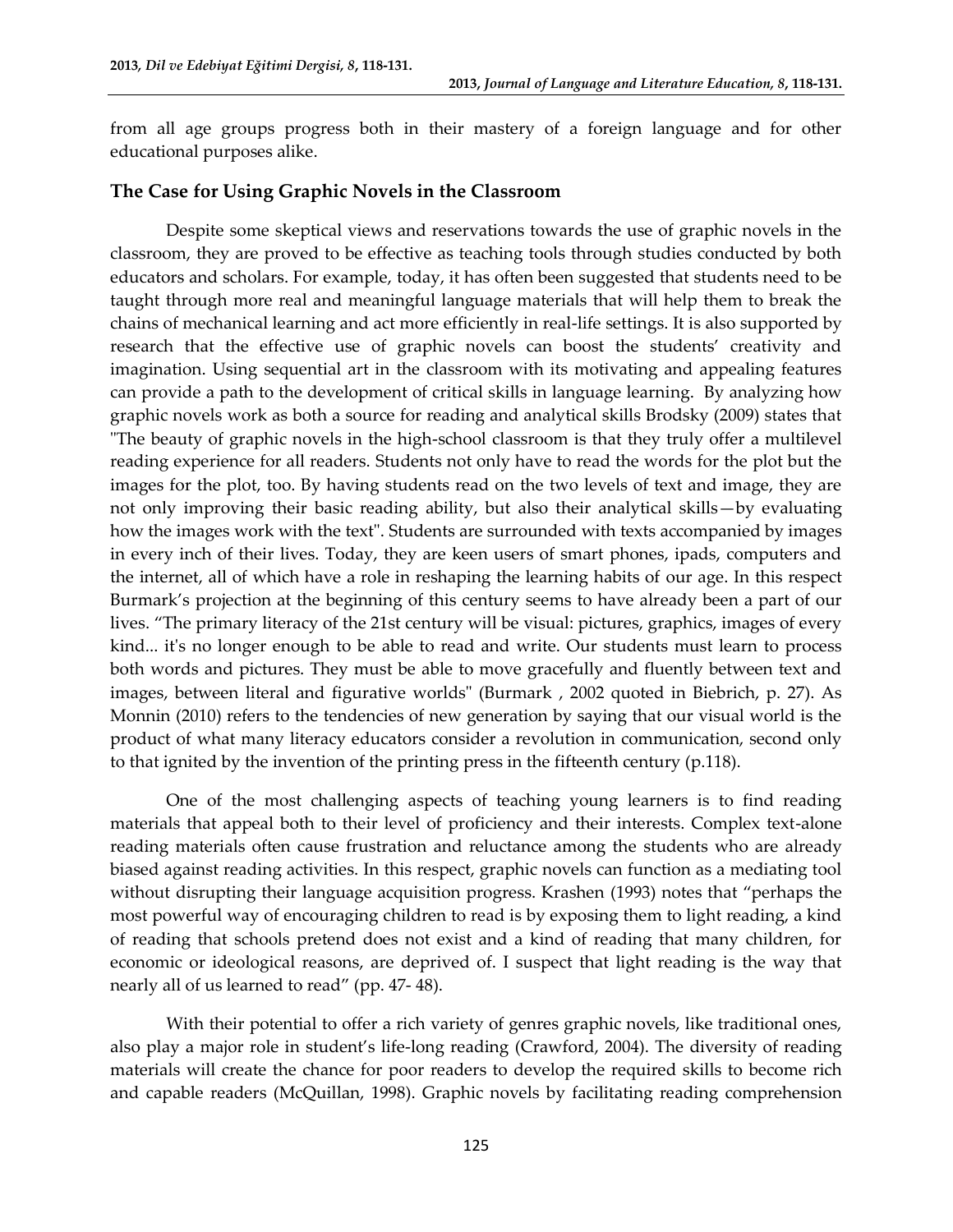can act like a catalyzer that will help students deal with more complex reading materials more confidently. As Gorman (2002) notes even the novice reader can understand "60% to 70% of the story in a comic book just by looking at the pictures" (p. 11). Biebrich (2006) reports that adolescents who "choose materials that truly interest them and read for pleasure [benefit from] gains in vocabulary, reading fluency, a greater effort, motivation, and a more positive attitude towards reading. Allowing students to choose "light reading" materials like comics or magazines not only lead to increased reading skills but confidence as well. They also conclude that the increased confidence leads to tackling more complex texts. When students experience success, they are more likely to take risks" (p. 18). Through graphic novels, the hesitant or reluctant readers lacking the self-confidence and experience to cope with a text full of unknown vocabulary items are exposed to visual media that guide the students in their challenge to establish the correct links between images and abstract concepts. Graphic novels give the opportunity to our students to get engaged in complex works of literature that would otherwise be impossible for them to read with their current proficiency level. There are graphic versions of the works of Shakespeare, Franz Kafka and Jane Austen, whose text-only versions are almost impossible to cope with for particularly language learners at the beginner or elementary levels. By combining visual and verbal elements, graphic novels may serve as effective tools to stimulate interest in reluctant readers who are generally discouraged by their failure to cope with the difficulty of the traditional texts [\(Frey & Fisher, 2004;](#page-12-2) [Thompson, 2007\)](#page-13-0). Gorman (2003) asserts that "Unlike any preceding generation, [this generation of] readers is comfortable with non-text visual media and is therefore more at ease reading the combination of words and pictures utilized in the graphic-style format to tell a story " ( p.9). However, the impression that graphic novels are only effective when used for reluctant readers is misleading. McTaggert (2008) summarizes the chain effect that graphic novels cause saying, "they enable the struggling reader, motivate the reluctant one, and challenge the high-level learner" (p. 32). It is obvious that the benefits of graphic novels for reluctant readers also play an important role in the progress of more proficient readers.

Graphic novels are regarded as great resources for authentic writing activities as well. Not only do they pave the way for creative writing assignments [\(Bucher & Manning, 2004\)](#page-11-0) but also help develop writing skills that the students need to become better writers and consume the information wisely [\(Frey & Fisher, 2004\)](#page-12-2). Graphic novels provide a means to improve nonverbal skills, learn new vocabulary items in a meaningful context and engage in more life-like dialogues. As a writing activity practiced through graphic novels, creating their own graphic novel gives students the chance to build their meaningful communications and relationships, which is far more interesting than writing a traditional composition [\(Morrison, et al., 2002\)](#page-12-3).

Graphic novels rich in visual media enable students to develop more sophisticated cognitive strategies significant not only for the improvement of reading or writing skills but their overall language competence and intellectual development (Schwartz, 2002). Although it is supported by research that graphic novels help students to acquire metacognitive strategies for particularly reading and writing, the power of graphic novels as pedagogical tools is not confined to these two skills. They can also be used as valuable resources to improve such critical language skills as listening and speaking. Graphic novels help students develop critical thinking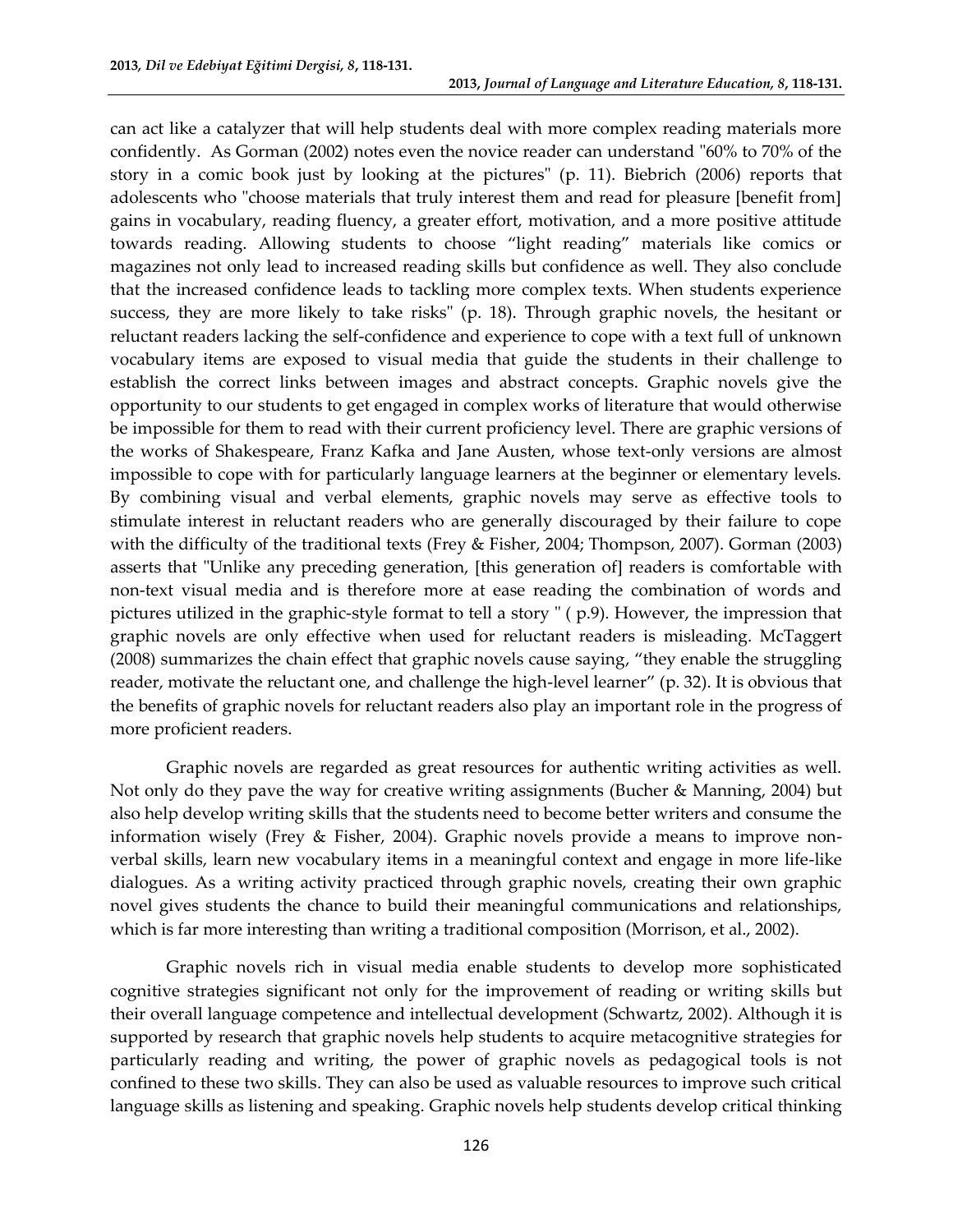skills through encouraging discussion and offering diverse and thought-provoking subject matter. For instance, the graphic novel *Superman: Peace on Earth* (1999) by Alex Ross and Paul Dini focuses on global issues like world hunger and military rule. These topics can inspire class discussion or research (Schwarz, 2002a). Compared with the traditional texts, graphic novels are easier to understand, shorter and quicker to read. These are facilitating factors which promote critical thinking during classroom activities based on graphic novels. In a case example, a class of college students read a three page graphic novel by John Callahan that provoked discussions for two entire class periods (Versaci, 2001).

Research indicates that ability to visualize a concept is an important step that leads students to go further in the mastery of comprehension skills. On the other hand, failure to form mental pictures discourages the learners and causes frustration. According to Biebrich (2006) "[Visualization](https://sites.google.com/a/ocsb.ca/graphic-novels/foreword/home/glossary-of-terms) impacts the motivation to read tremendously. Without making mental pictures a great deal of understanding is lost. Many reluctant or non-readers are unable to form metal pictures and need concrete images to aid their understanding. It is not astonishing that students who do not visualize are not drawn into the text in a meaningful way. They are not able to engage fully with the text and therefore are denied the very personal emotional responses that motivate many of us to read. We should not be surprised that they find it boring and don't want to read. But visualization is a skill that can be learned "(p. 17).

One of the other most striking features of graphic novels is their potential to appeal to various learning styles. It has long been discovered that multiple intelligences exist in educational settings and they should be identified to be able to design effective teaching programs. Being aware of the different learning styles of our students has a crucial role in choosing the right classroom materials. Graphic novels with their potential to cater for different learning styles offer many options for language courses as well as many other subjects. The most effective group likely to make use of graphic novels as a language teaching tool is the visual learners. Spatial intelligence which can be described as the ability to visualize with the mind's eye is particularly common among young learners. Graphic novels with their rich visual content appeal perfectly to the tendencies of this group of learners, who feel comfortable with images, shapes, colors and learn more readily through their combination with textual material. On the other hand, linguistic intelligence that refers to analytical and verbal skills can be a great asset and source of inspiration while dealing with graphic novels. Students with linguistic intelligence can find stimulating elements in a graphic novel that will encourage them to make inferences learn new vocabulary in a greater pace and improve their critical thinking skills. The third type of intelligence that graphic novels cater for is interpersonal intelligence which involves interaction with others. Students with interpersonal intelligence are sensitive to other people's thoughts, feeling and emotions. They are also effective team workers. The key word in interpersonal intelligence is communication, and graphic novels have the potential to prepare the necessary environment for effective communication through pair-work and group work activities. The dynamic dialogues accompanied by images are also a source of motivation and raw material for this group of students who are usually adept at reproduction activities.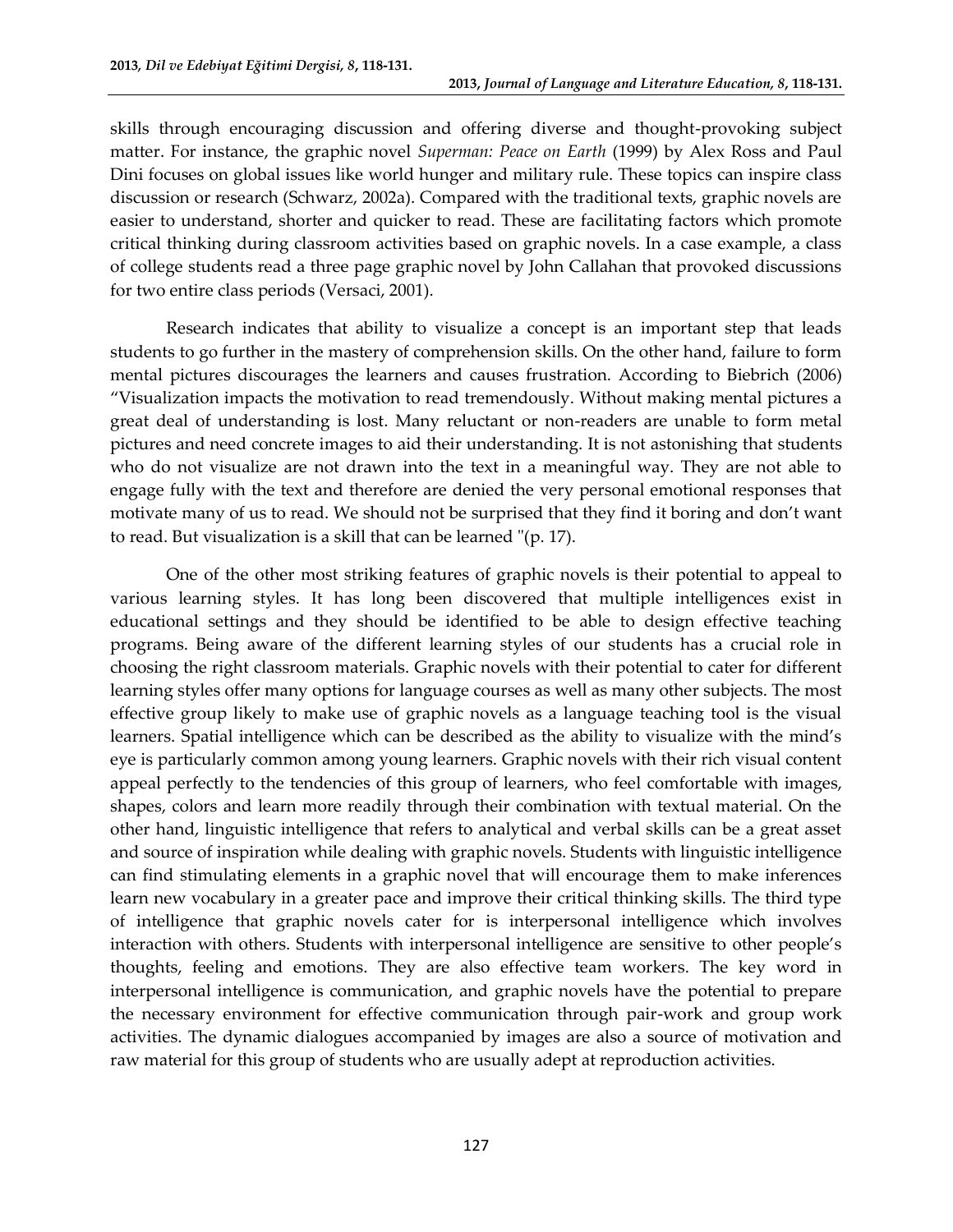Graphic novels also promote the realization of the connections between linguistic and social and cultural components of language learning. Language learning involves the mastery of not only linguistic skills but also learning social and cultural aspects of the target language. Cultural elements are integrally related to the language a community speaks. On the other hand, language is a major component of social events. Effective communication and interaction in a language entails contextual awareness as well as linguistic competence. By including graphic novels in the curriculum, it is possible to provide a more vivid insight to the use of foreign and second language. Through visual clues students can gain access to cultural and social settings in which the target language functions.

Finally, in order to make efficient use of all the benefits of graphic novels mentioned above and before taking the decision to use a graphic novel as a teaching tool in our language classroom, we must bear in mind that text literacy and visual literacy are different ways of dealing with the printed material. Thus, our students should first be informed about the codes and conventions of graphic novels. Codes can be defined as the signs used to convey meaning, while conventions are the usual and repeated ways of doing things. The first thing to do is to introduce our students to the reading convention of comics. The panel format read from left to right and top to bottom will not cause much trouble for our students who are supposed to follow a similar path with traditional texts. However, if we choose Manga as the reading material, our students faced with the unusual reading path from right to left and back to front might be puzzled. They must be instructed about the unfamiliar format beforehand so that they can cope with the unusual sequence. As for the codes of graphic novels, Students working in groups or pairs may be asked to identify the outstanding features of graphic novels. In this way, they can easily be familiar with the use of the major codes of graphic novels such as panels, gutters, narration boxes, speech and thought balloons, motion lines, and onomatopoeia.

# **Conclusion**

With the new perspectives and opportunities they offer, graphic novels are transforming the ways we instruct students. They have the power to meet the needs of the new generation born and raised on visual media. By challenging the traditional teaching and learning methods graphic novels have already started to gain recognition in many fields of education. For the time being it is difficult to claim that educators can keep up with the change offered by this innovative medium. However, the ongoing trend indicates that soon they will become one of the most efficient teaching tools particularly in the field of language arts, social and historical studies and science.

Although most of the argument for the use of graphic novels seems to be based on its positive effect on reading comprehension skills, graphic novels have much more to offer teachers and students in the classroom. They provide an invaluable teaching tool for the improvement of writing, speaking and listening skills along with their potential to develop critical thinking skills. Graphic narratives have the potential to support students, whose lack of confidence and anxiety inhibit their progress in the target language. Graphic novels can arouse interest and thereby enhance the acquisition of the new language and encourages kids to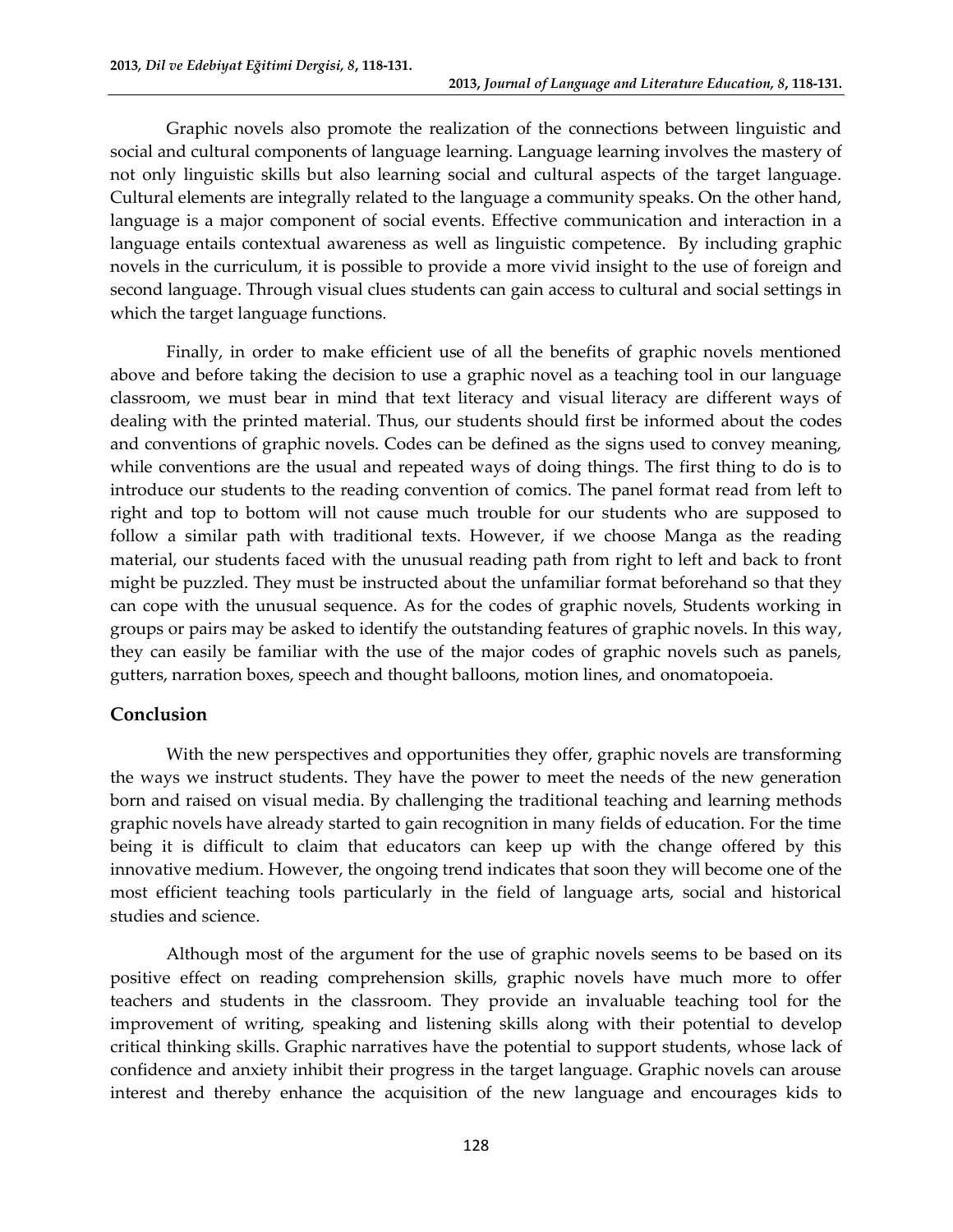become "autonomous acquirers" (Krashen, 2004b). Teachers should conform to the principle that no text should be dismissed "without fully understanding or searching for its possibilities or merits" (Versaci, 2001). With their unique qualities that cater for the dominant learning habits and styles of our age there is no doubt that graphic novels deserves a chance in our classrooms for the good of our students. It is expected that this paper has shed some light on the merits and capabilities of graphic novels as a pedagogical tool for language teachers and the teachers of other subjects likely to benefit from graphic narratives. If you decide to give graphic novels a try in your classroom, lend an ear to the wisdom of Marjane Satrapi who proposes that graphic novels, "like anything new, you have to cultivate an interest. It's like opera. You have to go a couple of times to appreciate it" (quoted in Grevatt, 2005, p. 10).

# **References**

- <span id="page-11-0"></span>Allen, K., & Ingulsrud, J. E. (2003). Manga literacy: Popular culture and the reading habits of Japanese college students. *Journal of Adolescent & Adult Literacy*, 46(8), 674-683.
- Aaron, M. (2007). Defining comics. *The Journal of Aesthetics and Art Criticism*, 65(4), 369-379. Beers, K., Probst, R. E., & Rief, L.(Eds.). (2007). *Adolescent literacy: Turning promise into practice*. Portsmouth, NH: Heinemann.
- Behler, A. (2006). Getting started with graphic novels: A guide for the beginner. *Reference & User Services Quarterly,* 46(2), 16-21.
- Bickers, J. (2007). The young and the graphic novel. *Publishers Weekly*.
- Biebrich, J. (2006). *What parents, teens, teachers and librarians want to know about comics and graphic novels!* Retrieved September 3, 2013, from http://www.informationgoddess.ca/Comics&GraphicNovels/index.htm
- Brodsky, L. (2009). *Teaching Something New*. Retrieved September 5, 2013, from http://www.graphicnovelreporter.com/content/teaching-something-new-op-ed
- Bucher, K., & Manning, L. (2004). Bringing graphic novels into a school's curriculum. *The Clearing House*, 78(2), 67-72.
- Burmark, L. (2002). *Visual Literacy: Learn to See, See to Learn*. ASCD: Alexandra, VA. P. 1
- Carter, J. B. (2007a). *Building literacy connections with graphic novels: Page by page, panel by panel*. Urbana, IL: National Council of Teachers of English.
- Carter, J. B. (2007b). Transforming English with graphic novels: Moving toward our "Optimus Prime." *The English Journal*, 97(2), 49-53.
- Carter, J. B. (2008). *Comics, the Canon, and the Classroom. In N. Frey, & D. Fisher (Eds.), Teaching visual literacy: Using comic books, graphic novels, anime, cartoons, and more to develop comprehension and thinking skills* (pp. 47-60). Thousand Oaks, CA: Corwin Press.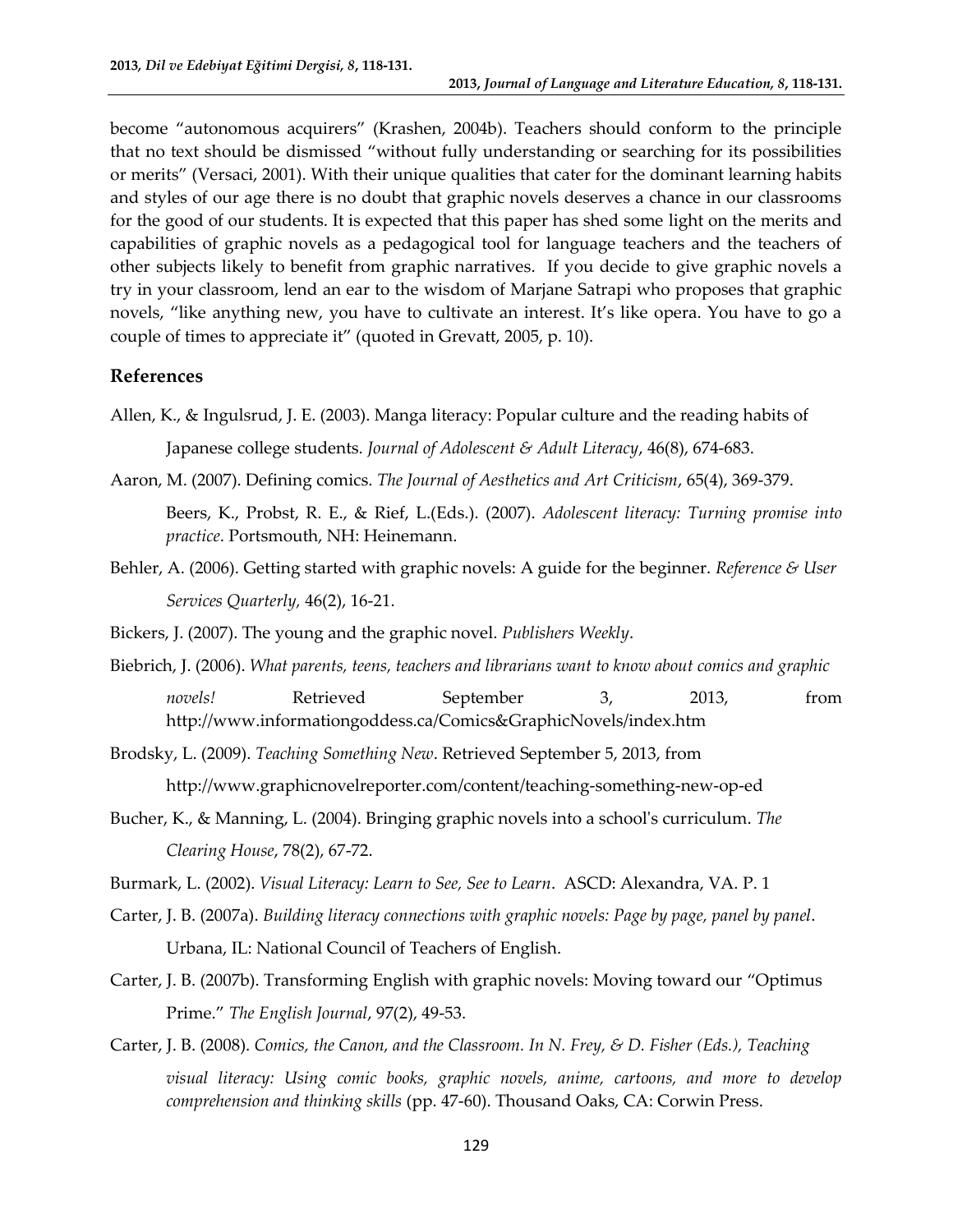Eisner, W. (1985). Comics and sequential art. Tamarac/FL: Poorhouse Press.

- <span id="page-12-2"></span>Frey, N., & Fisher, D. (2004). Using graphic novels, anime, and the Internet in an urban high school. *The English Journal*, 93(3), 19-25.
- Gillenwater, C. (2009). Lost Literacy: How Graphic Novels can Recover Visual Literacy in the Literacy Classroom. *Afterimage*, 37(2), 33-36.

Gorman, M. (2002). What teens want. *School Library Journal*, 48, 42-47.

- Gorman, M. (2003). *Getting graphic! Using graphic novels to promote literacy with preteens and teens*. Worthington, OH: Linworth.
- Gravett, P. (2005). *Graphic novels: Stories to change your life*. New York: Collins Design.
- Grossman, L. (2003). Singing a new toon. *Times Magazine*, 162, 56-58.
- Hassett, D. D, & Schieble, M. B. (2007). Finding space and time for the visual in K-12 literacy instruction. *The English Journal*, 97(1), 62-68.
- <span id="page-12-0"></span>Haugen, D. M. (Ed.). (2005). *Comic books: Examining pop culture*. Farmington Hills, MI: Thomson Gale.
- Hayman, G., & Pratt, H. (2005). What are comics ? In D. Goldblatt & L. Brown (Eds.), A Reader in Philosophy of the Arts (pp. 419-424). Upper Saddle River, NJ: Pearson Education Inc.
- Hughes, J. M., King, A., Perkins, P., & Fuke, V. (2011). Adolescents and "Autobiographies": Reading and Writing Coming-of-Age Graphic Novels. *Journal of Adolescent & Adult Literacy*, 54(8), 601-612.
- <span id="page-12-1"></span>Krashen, S. (1993). *The power of reading: insights from the research*. Libraries Unltd Inc.
- McCloud, S. (1993). *Understanding comics: The invisible art*. New York: Harper Perennial.
- McTaggert, J. (2008). Graphic Novels: The Good, The Bad, and the Ugly. In N. Frey, & D.
	- Fisher (Eds.), Teaching visual literacy: Using comic books, graphic novels, anime, cartoons, and more to develop comprehension and thinking skills (pp. 27-46). Thousand Oaks, CA: Corwin Press.
- Moeller, R. A. (2011). "Aren't These Boy Books?": High School Students' Reading of Gender in Graphic Novels. *Journal of Adolescent & Adult Literacy*, 54(7), 476-484.
- Monnin, K. (2010). *Teaching graphic novels: Practical strategies for the secondary ELA classroom*. Gainesville, FL: Maupin House Pub.
- <span id="page-12-3"></span>Morrison, T. G., Bryan, G., & Chilcoat, G. W. (2002). Using student-generated comic books in the classroom. *Journal of Adolescent & Adult Literacy*, 45(8), 758-767.
- O'English, L., Matthews, J. G., & Lindsay, E. B. (2006). Graphic novels in academic libraries: